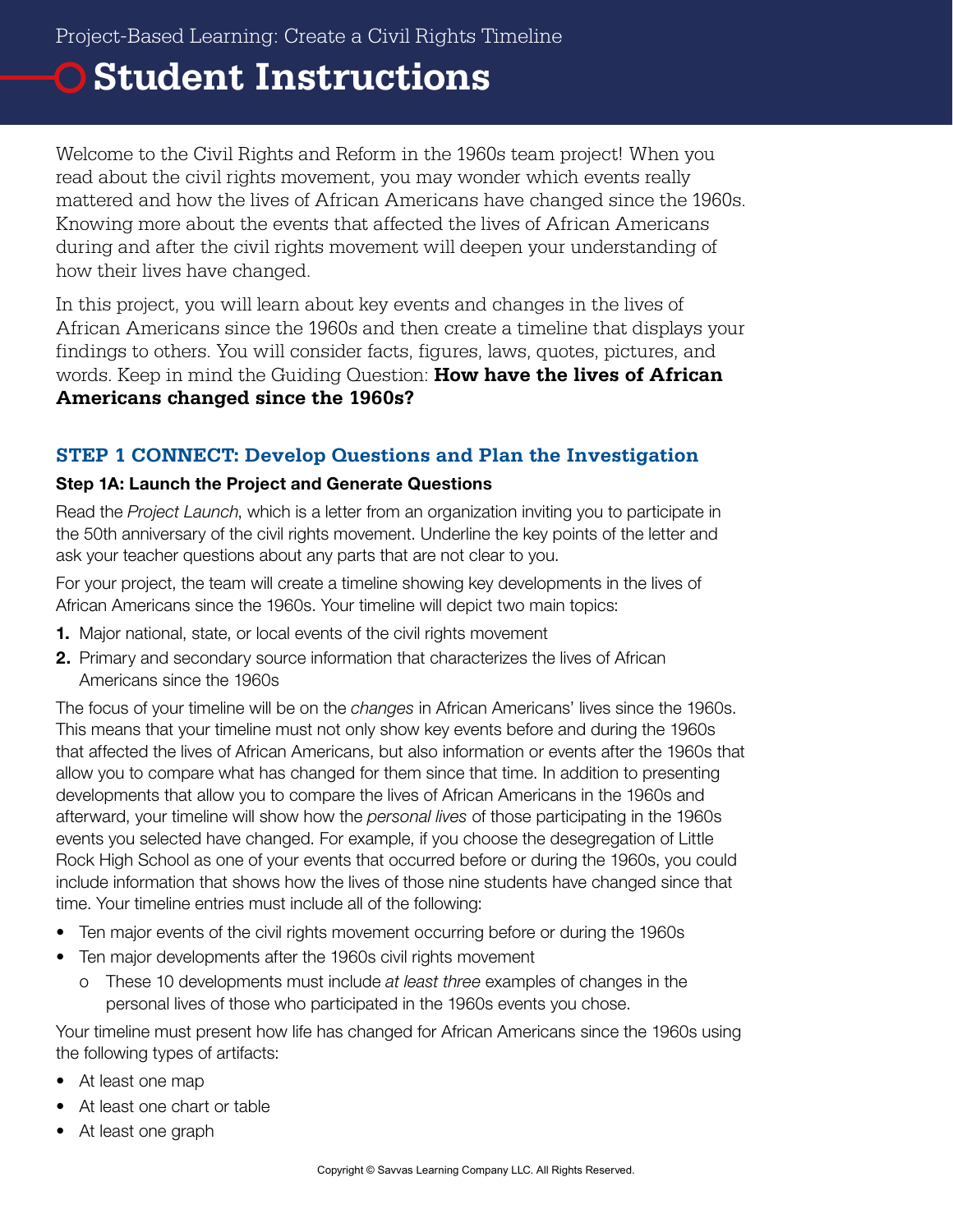- At least two photos, cartoons, or video clips (standalone)
- At least two primary source quotations
	- o Use a photo or video to introduce each primary source quotation.

It's important to distribute your entries along the timeline in order to show change over time. For example, your timeline might have a photograph of someone being denied his or her right to vote during the 1960s and then have a photograph of someone exercising his or her right to vote after the 1960s.

You can review the *Rubric for a Timeline of African Americans* as you begin so you know what is expected as you research and create your timeline.

#### Step 1B: Prepare the Investigation

Before you begin working on your project, your team will need to decide how to work together as a group. Take these steps to organize your team:

- Read and sign the *Project Contract.*
- Capture questions you have about how the lives of African Americans have changed since the 1960s in the *Need-to-Know Questions* document. Think about the Guiding Question: How have the lives of African Americans changed since the 1960s? Discuss this question with your fellow team members. Then try to break down the Guiding Question into smaller, related questions. Here are some examples:
	- o What were some major issues of the civil rights movement?
	- o What were the major events and achievements of the movement?
	- o Who participated in the civil rights movement events you selected and how have their lives changed since these events?
	- o How can different aspects of the civil rights movement best be depicted by the types of media we need to include on our timeline (maps, charts, tables, graphs, photographs, videos, primary sources)?

#### **STEP 2 INVESTIGATE: Apply Disciplinary Concepts and Tools**

Before you begin your investigation, review the Skills Tutorial, *Identify Trends*.

Next, begin documenting the work of the team in the *Project Tracker* (done by the person assigned the project manager role). The last page in the *Project Tracker* includes a place where you can choose roles for each person on the team. Review the *Project Tracker* and consider what roles and responsibilities each of you will have. Once you have assigned roles, you are almost ready to begin your investigation.

During this stage of the project, you will research 10 major events during the 1960s that affected the lives of African Americans. Use school-library reference materials, as well as reliable online sources, to find this information.

#### Step 2A: Research Major Civil Rights Movement Events (Before or During the 1960s)

In this stage of the project, you will research and identify 10 events of the civil rights movement, occurring before or during the 1960s, that affected African Americans. What type of information should you be looking for? Here is some guidance:

• Major events are the main entries on your timeline—the most important developments of the civil rights movement. At the national level, such things as the March on Washington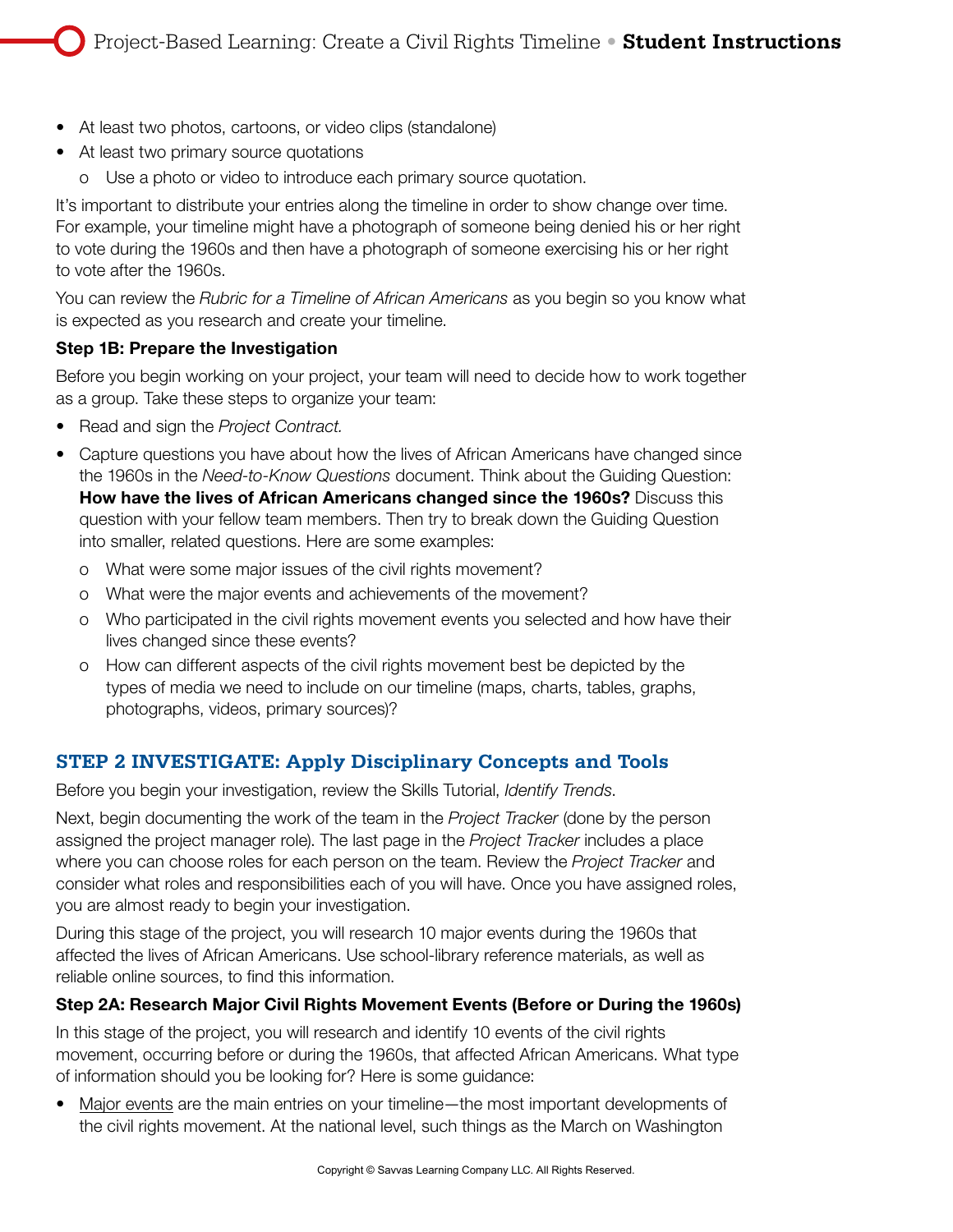and the passage of the Voting Rights Act qualify. At the state level, changes in state law or major demonstrations would qualify. At the local level, changes in local business practices (e.g., integration of restaurants) and events such as local demonstrations would qualify.

- Maps can be used to show where major events took place or to show the change of state laws.
- Charts or tables can be used to show data, such as numbers of registered voters in various years, or to compare information, such as the years certain laws were passed.
- Graphs can be used to show changes in a quantity over time, such as unemployment rate.
- Photographs, cartoons, and videos can show dramatic and moving illustrations or images of the African American experience.
- Primary source quotations can convey what Americans thought and felt before, during, and after the civil rights movement.

Consult the readings and activities for this topic and conduct research to develop entries for your timeline. The online sources listed below may be helpful. Review the tutorial *Search for Information on the Internet* for tips on how to find information online.

- Public Broadcasting System http://www.pbs.org http://www.pbs.org/wnet/aaworld/timeline/civil\_01.html
- The Library of Congress http://www.loc.gov http://www.loc.gov/exhibits/civilrights/ http://memory.loc.gov/ammem/aaohtml/exhibit/aopart9.html http://www.loc.gov/exhibits/brown/
- Smithsonian National Museum of American History http://americanhistory.si.edu http://americanhistory.si.edu/connect/webcasts/king-years-historic-moments-civil-rightsmovement
- United States Census Bureau http://www.census.gov http://www.census.gov/hhes/www/socdemo/voting/publications/historical/index.html
- National Park Service http://www.nps.gov http://www.nps.gov/subjects/civilrights/modern-civil-rights-movement.htm
- State Historical Societies (American Association for State and Local History) http://www.aaslh.org/cgi-bin/statelinks.cgi
- United States Department of State http://photos.state.gov/galleries/usinfo-photo/39/civil\_rights\_07/

As you work, complete the *Information Organizer*. Use the *Project Tracker* to monitor tasks and due dates.

#### Step 2B: Research Major Developments Affecting African Americans (After the 1960s)

Once you have researched and identified the ten events of the civil rights movement, occurring before or during the 1960s, that affected African Americans, you need to research and identify ten developments since that time to include on your timeline. Remember that at least three of these developments must show the changes in the *personal lives* of people who participated in the events you chose in Step 2A.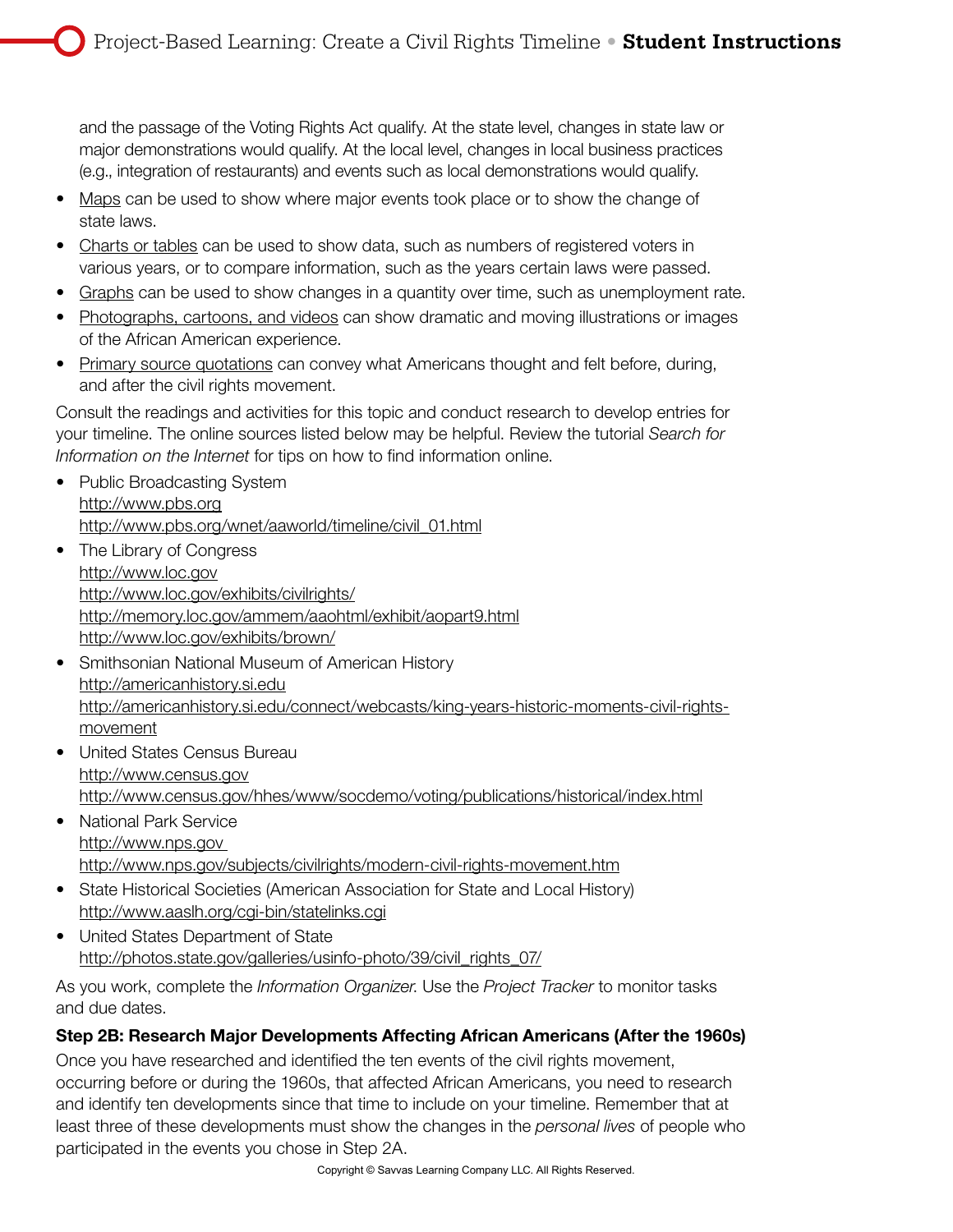Use school-library reference materials, as well as reliable online sources, to find this information. Consult the readings and activities for this topic and conduct research to develop entries for your timeline. The online sources listed below may be helpful.

• Public Broadcasting System

http://www.pbs.org/wnet/aaworld/timeline/modern\_01.html http://www.pbs.org/wnet/african-americans-many-rivers-to-cross/classroom/africanamerican-histories-since-the-civil-rights-movement-lesson-plan/african-american-historiessince-the-civil-rights-movement-video-segments/

- United States Census Bureau http://www.census.gov/people/ http://www.census.gov/population/race/data/black.html http://www.census.gov/hhes/www/poverty/ http://www.census.gov/hhes/www/income/publications/reports.html http://www.census.gov/hhes/www/income/data/historical/people/ http://www.census.gov/hhes/www/income/data/historical/inequality/ http://www.census.gov/hhes/www/income/data/historical/families/ http://www.census.gov/hhes/www/income/data/historical/household/ http://www.census.gov/people/eeotabulation/ http://www.census.gov/hhes/www/socdemo/voting/publications/historical/index.html http://www.census.gov/hhes/school/data/cps/historical/index.html
- State Historical Societies (American Association for State and Local History) http://www.aaslh.org/cgi-bin/statelinks.cgi
- National Humanities Center http://nationalhumanitiescenter.org/tserve/freedom/1917beyond/essays/crm2008.htm
- United States Department of the Interior http://www.doi.gov/pmb/eeo/AA-HM.cfm

As you work, remember to complete the *Information Organizer* and monitor tasks and due dates in the *Project Tracker*.

#### Step 2C: Review Your Timeline Choices

After collecting information for both sections of your timeline, review the events and development you chose to make sure the information will help you create a timeline that:

- Answers the Guiding Question: How have the lives of African Americans changed since the 1960s?
- Includes the required items: major events and developments; at least one map, chart or table, or graph; at least two photographs, cartoons, or video clips; at least two primary source quotes (with photos or video clips introducing each quote)

#### **STEP 3 SYNTHESIZE: Create the Civil Rights Movement Timeline**

Using the results of your research in steps 2A and 2B, organize your timeline entries. Then create the timeline itself. The specific steps required will depend on the web-based interactive timeline authoring tool you choose.

#### Step 3A: Select Your Timeline Authoring Tool

Familiarize yourself with the project tools. You will be using one of the web-based interactive timeline authoring tools below to construct your timeline. Review them with your teacher and fellow team members and select your timeline tool.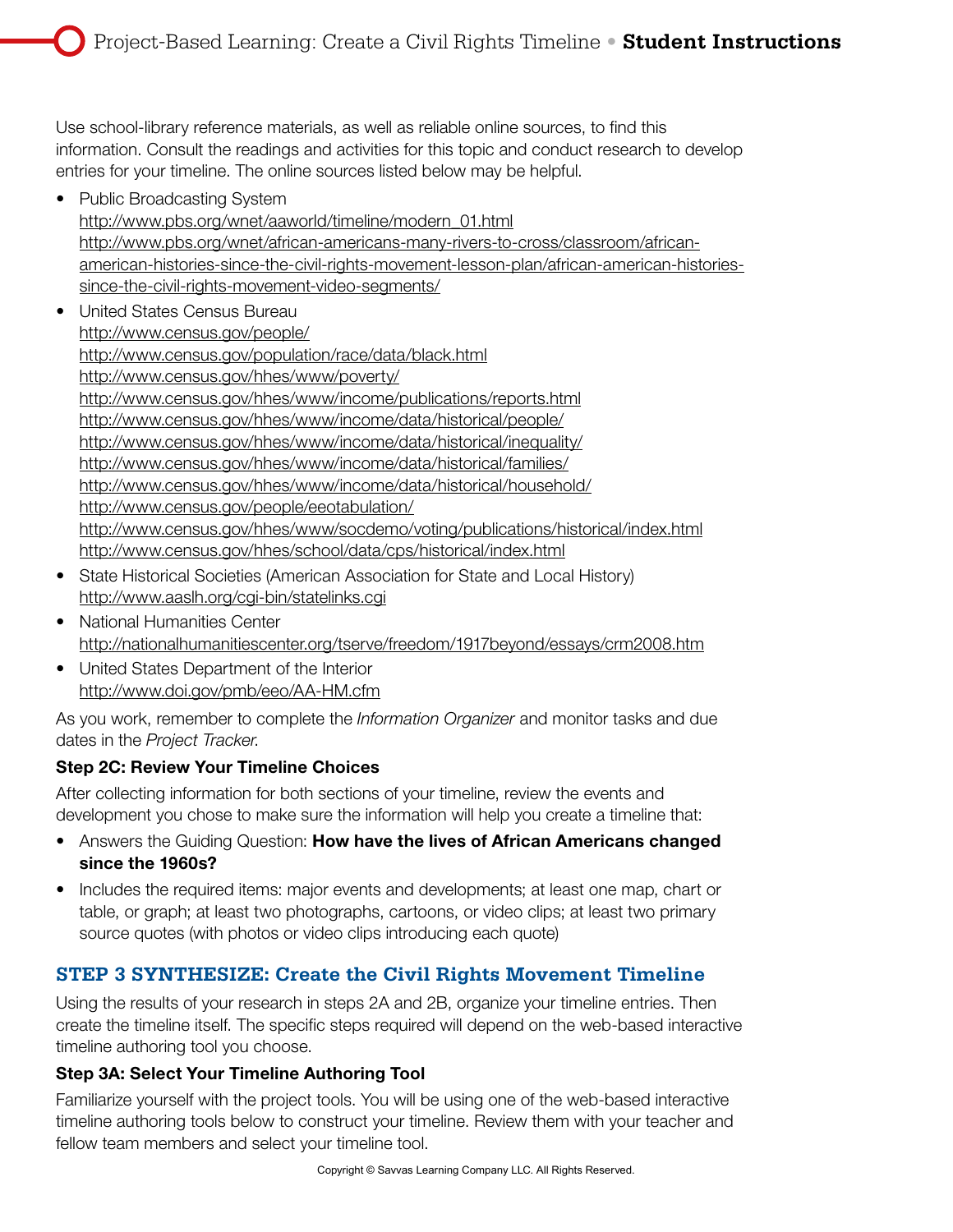- Tiki-Toki: http://www.tiki-toki.com/
- TimeGlider: http://timeglider.com/
- Capzles: http://www.capzles.com/
- Timetoast: http://www.timetoast.com/

#### Step 3B: Create and Publish Your Timeline

The specific steps you will take to complete your timeline will vary, but you should generally proceed as follows:

- 1. Write a rough draft of what you think your timeline should include.
- 2. Review your timeline's structure and content.
- 3. Revise your timeline's structure and content.
- 4. Proofread your timeline.
- **5.** Remember to give your timeline an effective title.

You may want to review the Skills Tutorial, *Create Charts and Maps*. Remember to track your progress in the *Project Tracker*.

After you have published your timeline, complete the project by publishing it on the web. The publishing process will vary depending on the web-based interactive timeline authoring tool you chose.

### **STEP 4 DEMONSTRATE: Communicate Conclusions and**

#### **Take Informed Action**

Present your timeline to the class or another audience. Afterwards, reflect on the experience of doing the project and think about how you could improve for your next project.

#### Step 4A: Present Your Timeline of the African American Experience Since the 1960s

You may be presenting your completed timeline either to your classmates or to a different audience. Be sure to practice presenting all the information on the timeline. After your practice, think of ways to improve the presentation. Then practice your presentation again at least once before you make the presentation to others.

Once you have finished your timeline and prepared your presentation, it is time to share what you have found. Invite your audience to view your timeline as you explain your findings and conclusions. Ask them to share their reactions to your work.

#### Step 4B: Reflect on the Project

When you have completed your timeline, hold a team meeting to reflect on what you have learned and how the group worked together as a team. Then, each member of the group will need to complete the *Self-Assessment.*

At this point, your project will be complete. You will have learned more about the major developments affecting African Americans before, during, and after the civil rights movement, and you will have shared what you learned with others.

Knowing how the experience of African Americans has changed over time will affect how you think about issues involving race and society going forward. For example, when you read about the changing experience of a minority group within the United States, think about how this change reflects historical developments. Think about how changes in the experience of different groups relate to social movements, or the lack of social support. Speak up and share your understanding, regardless of what you may not yet know, and try to learn more about the importance of race in your local, state, national, and international community.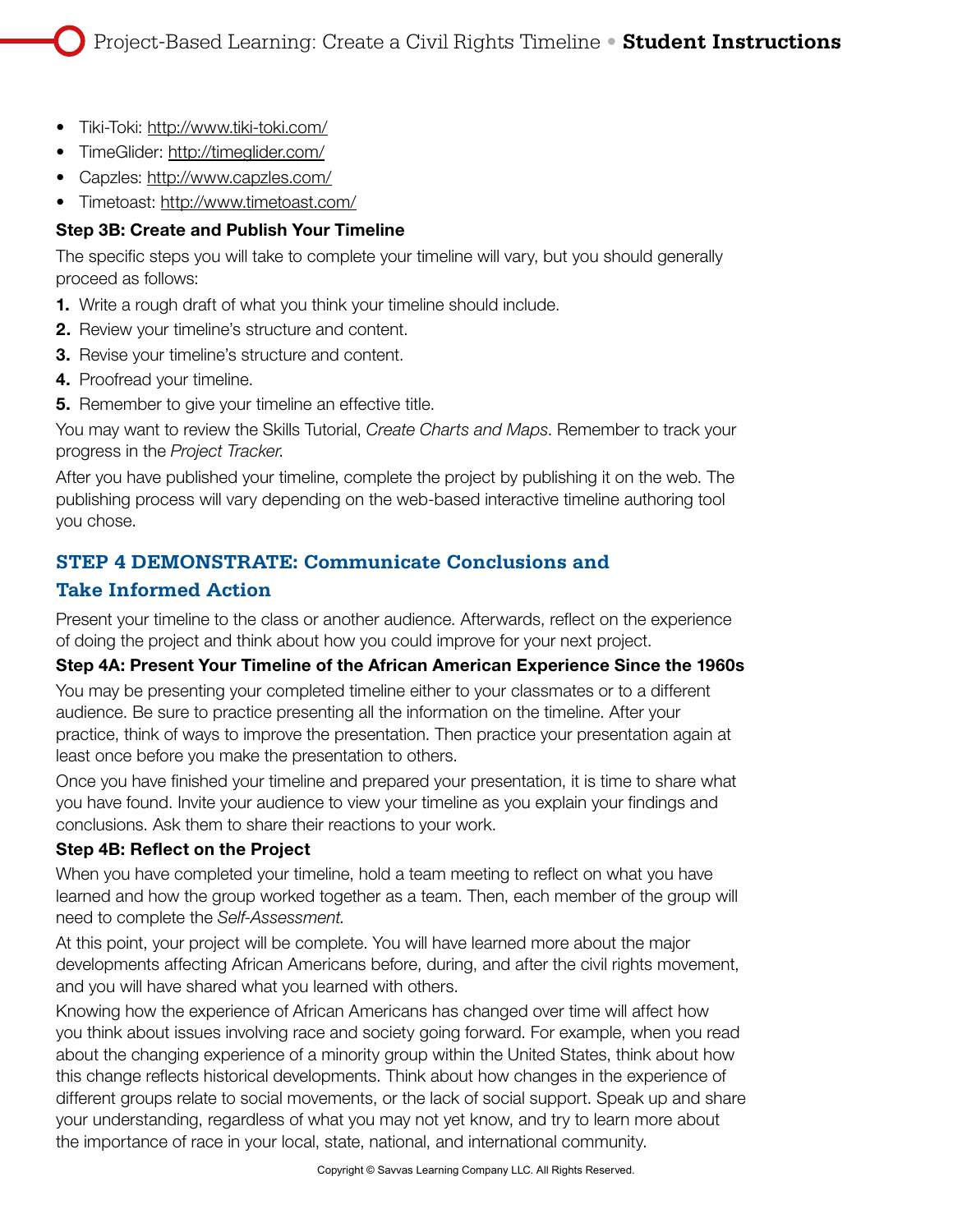# **Project Launch**



Dear Students:

One of the great anniversaries of American history is upon us: the semicentennial, or 50th anniversary, of the civil rights movement.

African Americans have always fought for their civil rights, but it was during the 1960s that they made significant strides. Many African Americans, such as the "Little Rock Nine," risked injury, and even death, to secure the expansion of their civil rights. Now, we celebrate the 50th anniversary of that civil rights movement. The Semicentennial Committee selected your school to be part of this national commemoration.

We are counting on you to learn about the changes in the lives of African Americans since the civil rights movement in the 1960s. Your task is to celebrate progress made by African Americans since the 1960s by creating a timeline that cites important achievements for African Americans in general and for selected individuals who played key roles in the civil rights movement.

Your school will be responsible for presentation at the national ceremony on the major events and developments from the civil rights era to the present.

Your time line will not only depict important events, but also show how the civil rights movement changed the country forever. This timeline will be published online so that it will enable all Americans—and people around the world—to recognize achievements of which everyone can be truly proud.

Thank you, and best wishes,

Dwight Abernathy

Dwight Abernathy PRESIDENT, CIVIL RIGHTS SEMICENTENNIAL COMMITTEE WASHINGTON, D.C.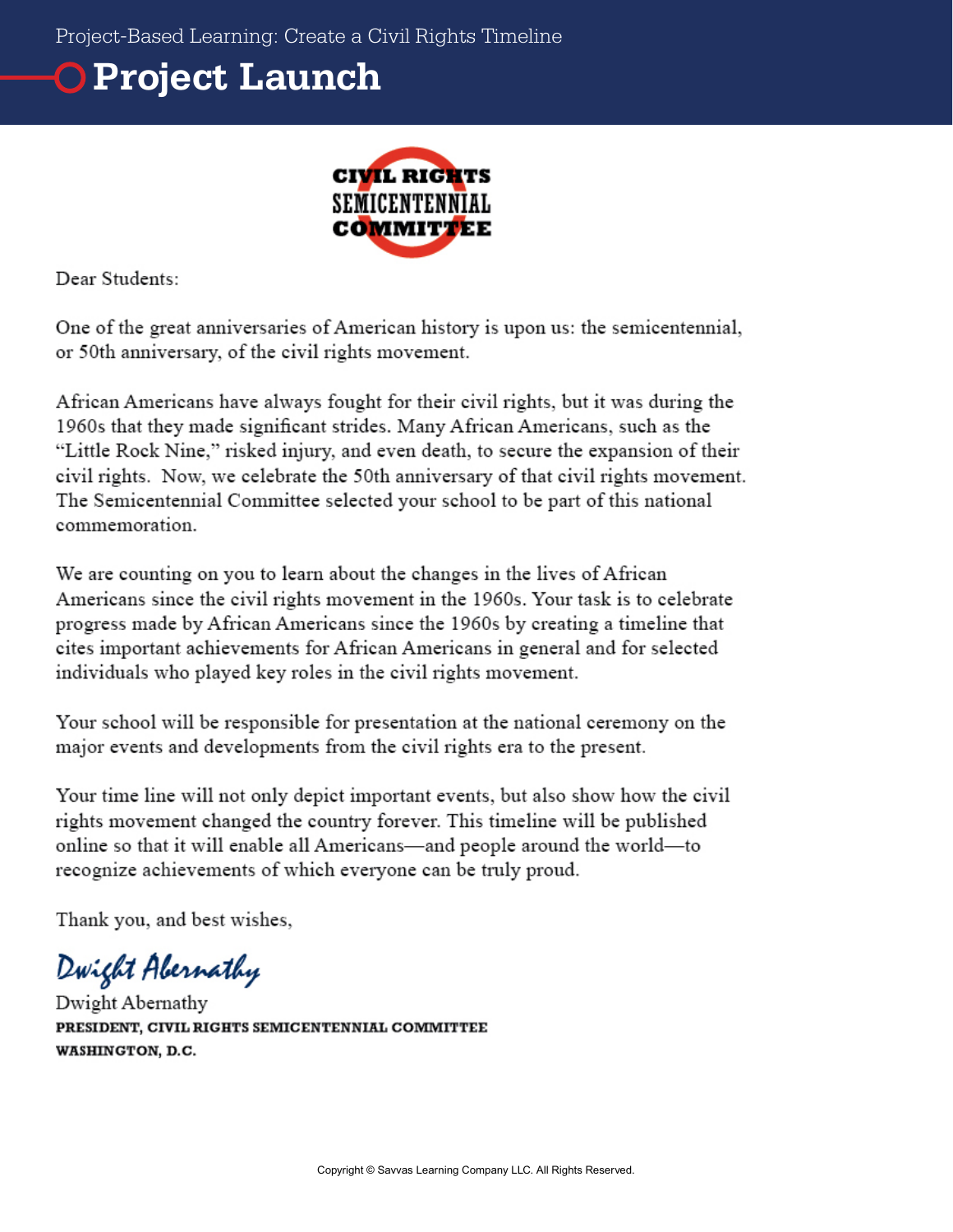

As a member of Team \_\_\_\_\_\_\_\_\_\_\_\_\_\_\_\_\_\_\_, I promise to do the following.

#### **Respect My Teammates**

- Listen to their ideas.
- Be polite and kind.
- Recognize and encourage their strengths.

#### **Take Responsibility for My Work**

- Attend each team meeting. If there is an emergency and I need to miss a meeting I will tell my teammates immediately and make up my work.
- Stay organized.
- Take responsibility for pieces of our project.
- Complete tasks on time.
- Use feedback from my teammates to improve my work.
- Ask for help when I need it.

#### **Collaborate with My Team**

- Share my ideas and talents with my team.
- Continually communicate with my teammates. Give feedback to team members on their ideas and work.
- Use feedback from my teammates to improve my work.
- Help the team solve problems, and stay focused.

Name: \_\_\_\_\_\_\_\_\_\_\_\_\_\_\_\_\_\_\_\_\_\_\_\_\_\_\_\_\_\_\_\_\_\_\_\_\_\_\_\_\_\_\_\_\_\_\_\_\_\_\_\_

Signature: \_\_\_\_\_\_\_\_\_\_\_\_\_\_\_\_\_\_\_\_\_\_\_\_\_\_\_\_\_\_\_\_\_\_\_\_\_\_\_\_\_\_\_\_\_\_\_\_\_

Date:

Teammates' and Contact Information: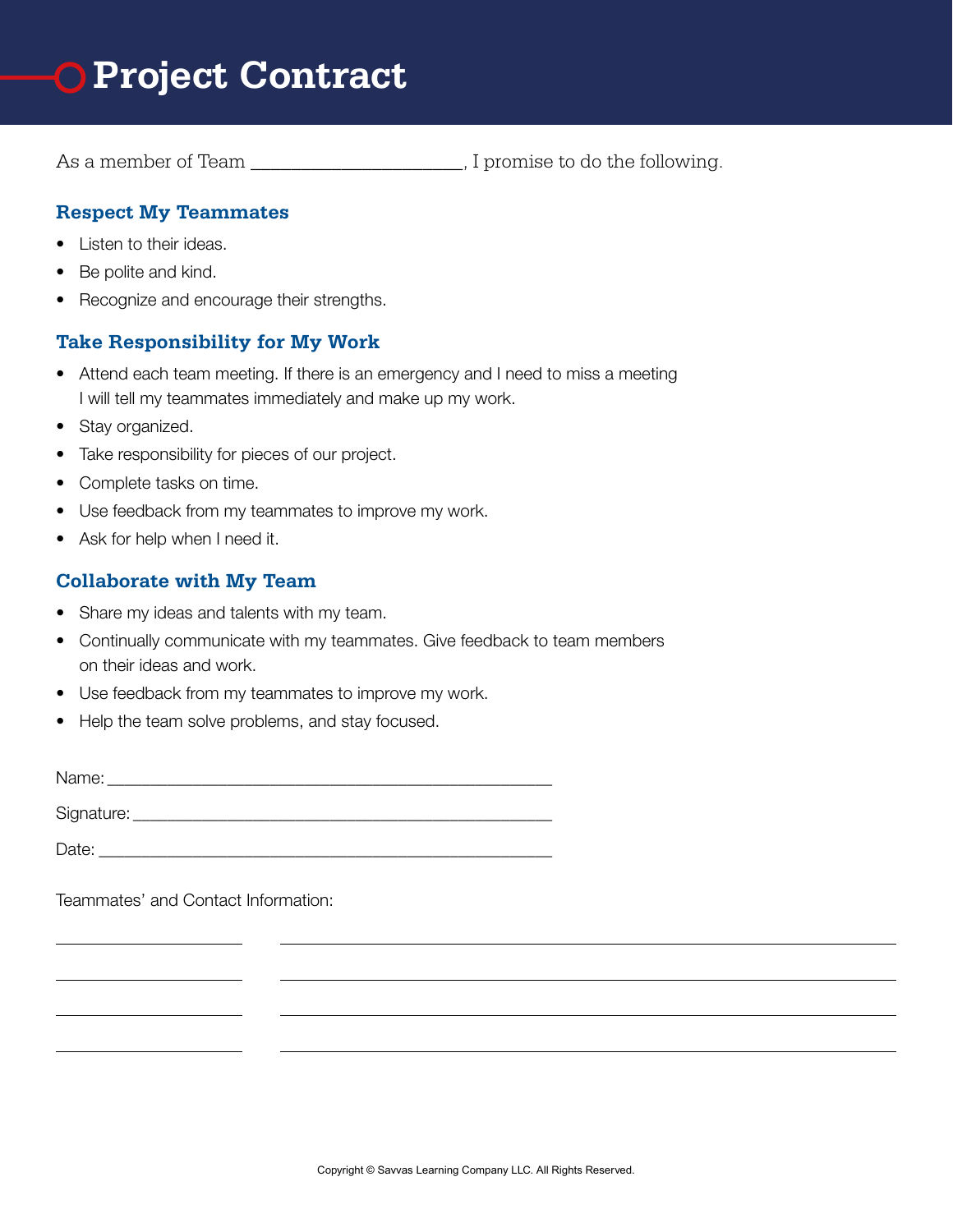**ALREADY KNOW**

Follow these steps to organize Need-to-Know questions and answers.

- 1. Begin by writing a list of everything you already know in order to complete your project or paper.
- 2. Fill in the Need-to-Know table on the next page with the questions that you or the team needs to answer in order to complete your project.
- **3.** In the Priority column, check off the first three questions that need to be answered. As you find answers, check off the three questions that you or the team should answer next and so on.
- 4. In the Help column, check off questions that you or the team will need your teacher's help to answer.

Keep asking and answering questions as you work on your project or paper. Add rows as needed.

| UTUTUDI I VIAOM |
|-----------------|
| $\bullet$       |
| $\bullet$       |
| $\bullet$       |
|                 |
|                 |
|                 |
|                 |
|                 |
|                 |
|                 |
|                 |
|                 |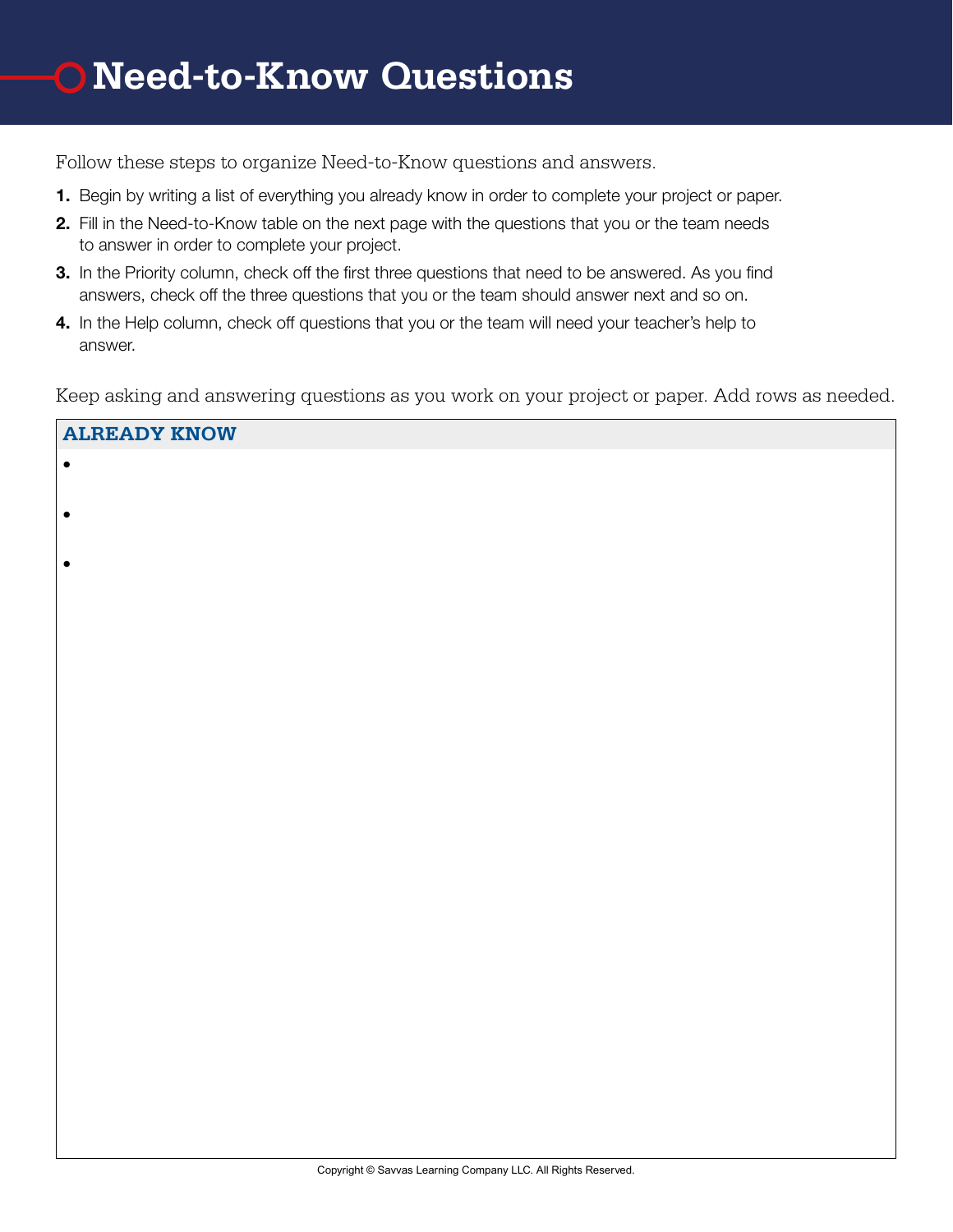### **Need-to-Know Questions**

| NEED-TO-KNOW    |                 |               |                               |  |
|-----------------|-----------------|---------------|-------------------------------|--|
| <b>PRIORITY</b> | <b>QUESTION</b> | <b>ANSWER</b> | <b>HELP</b><br><b>NEEDED?</b> |  |
|                 |                 |               |                               |  |
|                 |                 |               |                               |  |
|                 |                 |               |                               |  |
|                 |                 |               |                               |  |
|                 |                 |               |                               |  |
|                 |                 |               |                               |  |
|                 |                 |               |                               |  |
|                 |                 |               |                               |  |
|                 |                 |               |                               |  |
|                 |                 |               |                               |  |
|                 |                 |               |                               |  |
|                 |                 |               |                               |  |
|                 |                 |               |                               |  |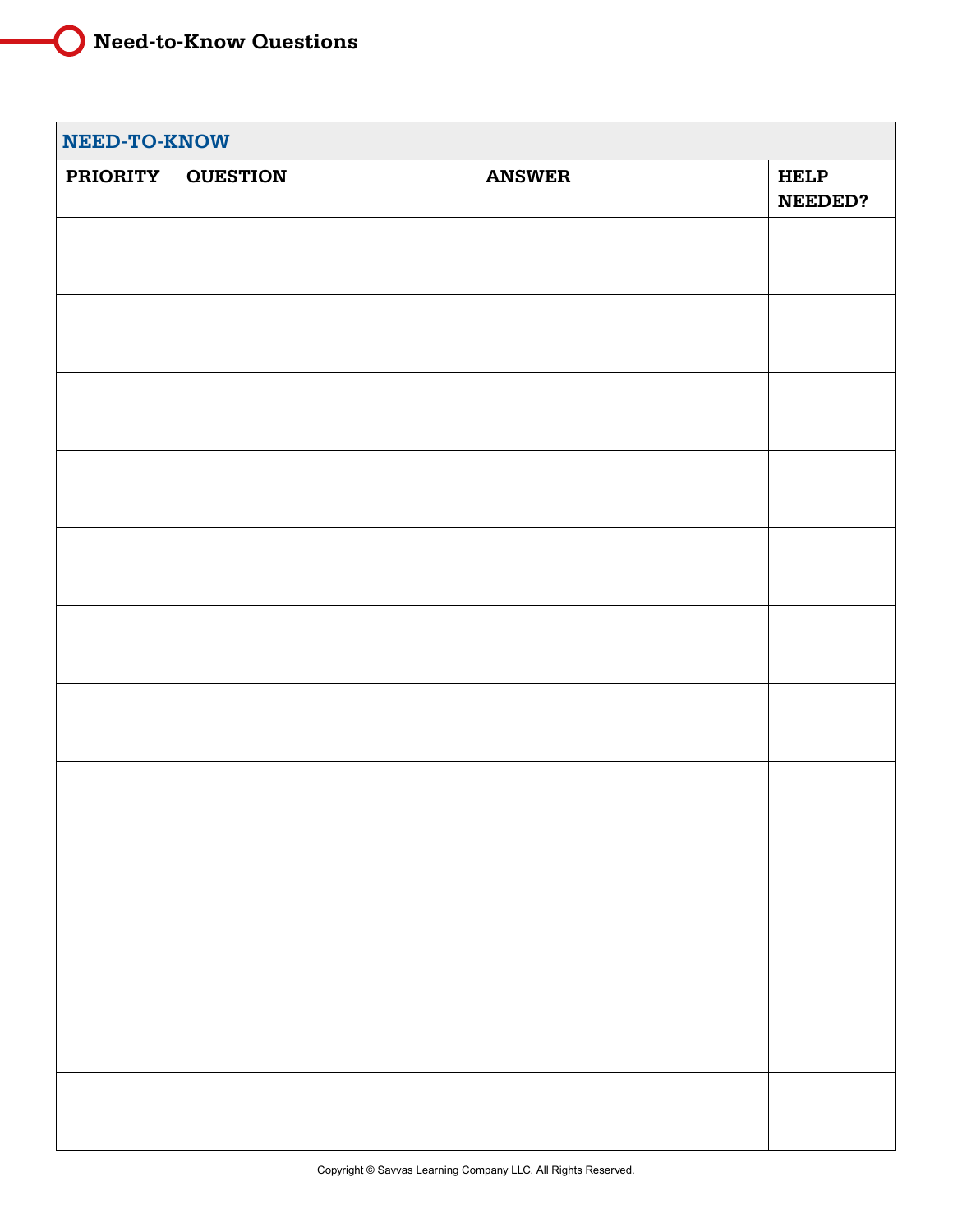### **Rubric for a Civil Rights Timeline and Group Presentation**

Use the rubric and rating system below to assess the group's timeline and presentation.

| <b>CRITERIA</b>                     | <b>EXCELLENT</b>                                                                                                                                                                                                                                                                                                                                                                                                       | <b>ACCEPTABLE</b>                                                                                                                                                                                                                                                                                                                                                                                                                       | <b>MINIMAL</b>                                                                                                                                                                                                                                                                                                                                                                                                                                                                                                                    | <b>UNACCEPTABLE</b>                                                                                                                                                                                                                                                                                                                                                                                                                                                                                                   |
|-------------------------------------|------------------------------------------------------------------------------------------------------------------------------------------------------------------------------------------------------------------------------------------------------------------------------------------------------------------------------------------------------------------------------------------------------------------------|-----------------------------------------------------------------------------------------------------------------------------------------------------------------------------------------------------------------------------------------------------------------------------------------------------------------------------------------------------------------------------------------------------------------------------------------|-----------------------------------------------------------------------------------------------------------------------------------------------------------------------------------------------------------------------------------------------------------------------------------------------------------------------------------------------------------------------------------------------------------------------------------------------------------------------------------------------------------------------------------|-----------------------------------------------------------------------------------------------------------------------------------------------------------------------------------------------------------------------------------------------------------------------------------------------------------------------------------------------------------------------------------------------------------------------------------------------------------------------------------------------------------------------|
| <b>Purpose</b>                      | The purpose of<br>the timeline is clear<br>and reflects the<br>assignment. The<br>Guiding Question is<br>clearly answered.                                                                                                                                                                                                                                                                                             | The purpose of the<br>timeline is mostly<br>clear and reflects<br>the assignment. The<br>Guiding Question is<br>sufficiently answered.                                                                                                                                                                                                                                                                                                  | The purpose of the<br>timeline is unclear or<br>partly off topic. The<br><b>Guiding Question</b><br>is insufficiently<br>answered.                                                                                                                                                                                                                                                                                                                                                                                                | The purpose of the<br>timeline is unclear and<br>completely off topic.<br>The Guiding Question<br>is not addressed.                                                                                                                                                                                                                                                                                                                                                                                                   |
| <b>Overall</b><br><b>Appearance</b> | Maps, graphs, charts<br>or tables, photos,<br>cartoons, video clips,<br>and primary source<br>quotes are presented<br>in a visually striking<br>manner.                                                                                                                                                                                                                                                                | Maps, graphs, charts<br>or tables, photos,<br>cartoons, video clips,<br>and primary source<br>quotes are presented<br>in a clear manner.                                                                                                                                                                                                                                                                                                | Maps, graphs, charts<br>or tables, photos,<br>cartoons, video clips,<br>and primary source<br>quotes are presented<br>in a somewhat<br>disorderly and<br>confusing manner.                                                                                                                                                                                                                                                                                                                                                        | Maps, graphs, charts<br>or tables, photos,<br>cartoons, video clips,<br>and primary source<br>quotes are presented<br>in a disorderly and<br>confusing manner and<br>may be incomplete.                                                                                                                                                                                                                                                                                                                               |
| Layout and<br><b>Structure</b>      | The layout and<br>structure of the<br>entries makes the<br>content clear and<br>shows signs of<br>careful planning and<br>revising.                                                                                                                                                                                                                                                                                    | The layout and<br>structure of the<br>entries helps the<br>user understand the<br>content.                                                                                                                                                                                                                                                                                                                                              | The layout and<br>structure of the<br>entries does<br>not present the<br>information clearly<br>and is confusing.                                                                                                                                                                                                                                                                                                                                                                                                                 | The layout and<br>structure of the<br>entries is disorganized<br>and makes it difficult<br>to understand the<br>content presented.                                                                                                                                                                                                                                                                                                                                                                                    |
| <b>Entries</b>                      | Ten timeline entries<br>are present,<br>appropriate,<br>accurate, interesting,<br>and compelling.<br>The entries for<br>events after the<br>1960s clearly show<br>changes in areas<br>defined by entries for<br>events before and<br>during the 1960s.<br>At least three of the<br>timeline entries reflect<br>developments in the<br>lives of individuals<br>who played key roles<br>in the civil rights<br>movement. | Ten timeline entries<br>are present,<br>appropriate,<br>accurate, interesting,<br>and clearly<br>presented. Some<br>of the entries for<br>events after the<br>1960s demonstrate<br>changes in areas<br>defined by entries for<br>events before and<br>during the 1960s.<br>At least three of the<br>timeline entries reflect<br>developments in the<br>lives of individuals<br>who played key roles<br>in the civil rights<br>movement. | Fewer than 10<br>timeline entries<br>are present. Most<br>entries are somewhat<br>inaccurate,<br>inappropriate,<br>uninteresting, or<br>presented in an<br>unclear manner.<br>Most of the entries<br>for events after the<br>1960s are unrelated<br>to changes in areas<br>defined by entries for<br>events before and<br>during the 1960s.<br>The timeline does not<br>include at least three<br>entries that reflect<br>developments in the<br>lives of individuals<br>who played key roles<br>in the civil rights<br>movement. | Fewer than 10<br>timeline entries are<br>present. Most entries<br>are inaccurate,<br>inappropriate,<br>uninteresting, or<br>presented in an<br>unclear manner.<br>Most of the entries<br>for events after the<br>1960s are unrelated<br>to changes in areas<br>defined by entries for<br>events before and<br>during the 1960s.<br>The timeline does not<br>include at least three<br>entries that reflect<br>developments in the<br>lives of individuals<br>who played key roles<br>in the civil rights<br>movement. |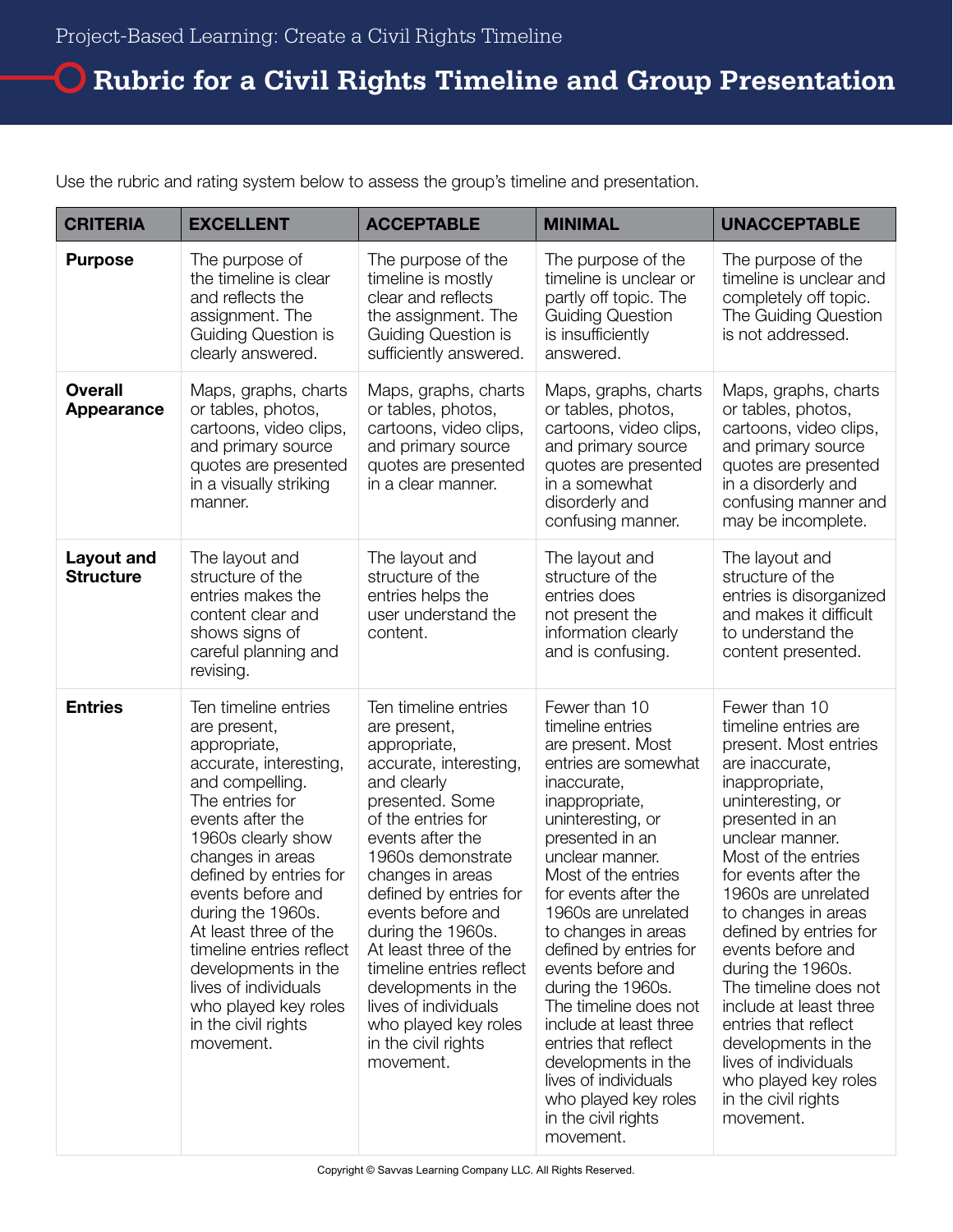$\begin{pmatrix} 1 \\ 1 \end{pmatrix}$ 

| <b>CRITERIA</b> | <b>EXCELLENT</b>                                             | <b>ACCEPTABLE</b>                                          | <b>MINIMAL</b>                                          | <b>UNACCEPTABLE</b>                                                                |
|-----------------|--------------------------------------------------------------|------------------------------------------------------------|---------------------------------------------------------|------------------------------------------------------------------------------------|
| Writing         | There are few, if<br>any, spelling or<br>grammatical errors. | There are only<br>minor spelling or<br>grammatical errors. | There are serious<br>spelling or<br>grammatical errors. | Spelling and<br>grammatical errors<br>make the writing<br>difficult to understand. |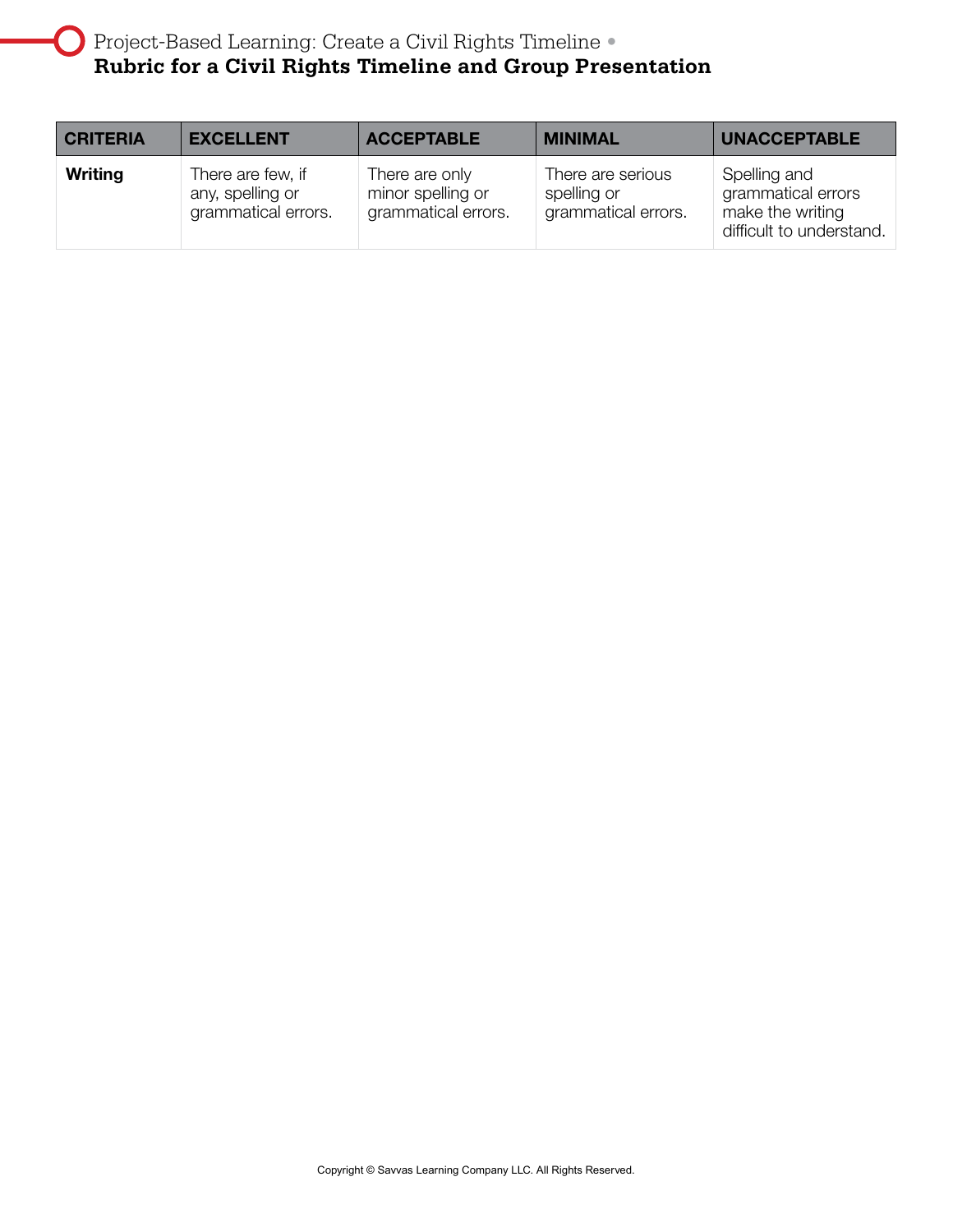Project-Based Learning: Create a Civil Rights Timeline

# **Project Tracker**

Use the template below to help organize your progress as you complete the steps in this project. Assign tasks to one person or the entire team.

| <b>TASK</b>                                                     | <b>ASSIGNED TO</b> | <b>DUE DATE</b> | <b>DATE</b><br><b>COMPLETED</b> |
|-----------------------------------------------------------------|--------------------|-----------------|---------------------------------|
| Planning                                                        |                    |                 |                                 |
| Assign Roles                                                    |                    |                 |                                 |
| <b>Manager</b>                                                  |                    |                 |                                 |
| Get Familiar With Web-Based<br><b>Timeline Authoring Tool</b>   |                    |                 |                                 |
| Give Timeline Authoring Tool<br>Tutorial to Fellow Team Members |                    |                 |                                 |
| <b>Draft Timeline</b>                                           |                    |                 |                                 |
| Revise Timeline                                                 |                    |                 |                                 |
| <b>Publish Timeline</b>                                         |                    |                 |                                 |
| <b>Major Events Team Member(s)</b>                              |                    |                 |                                 |
| Research                                                        |                    |                 |                                 |
| Submit to Group                                                 |                    |                 |                                 |
| Revise                                                          |                    |                 |                                 |
| Submit to Manager                                               |                    |                 |                                 |
| <b>Maps Team Member(s)</b>                                      |                    |                 |                                 |
| Research                                                        |                    |                 |                                 |
| Submit to Group                                                 |                    |                 |                                 |
| Revise                                                          |                    |                 |                                 |
| Submit to Manager                                               |                    |                 |                                 |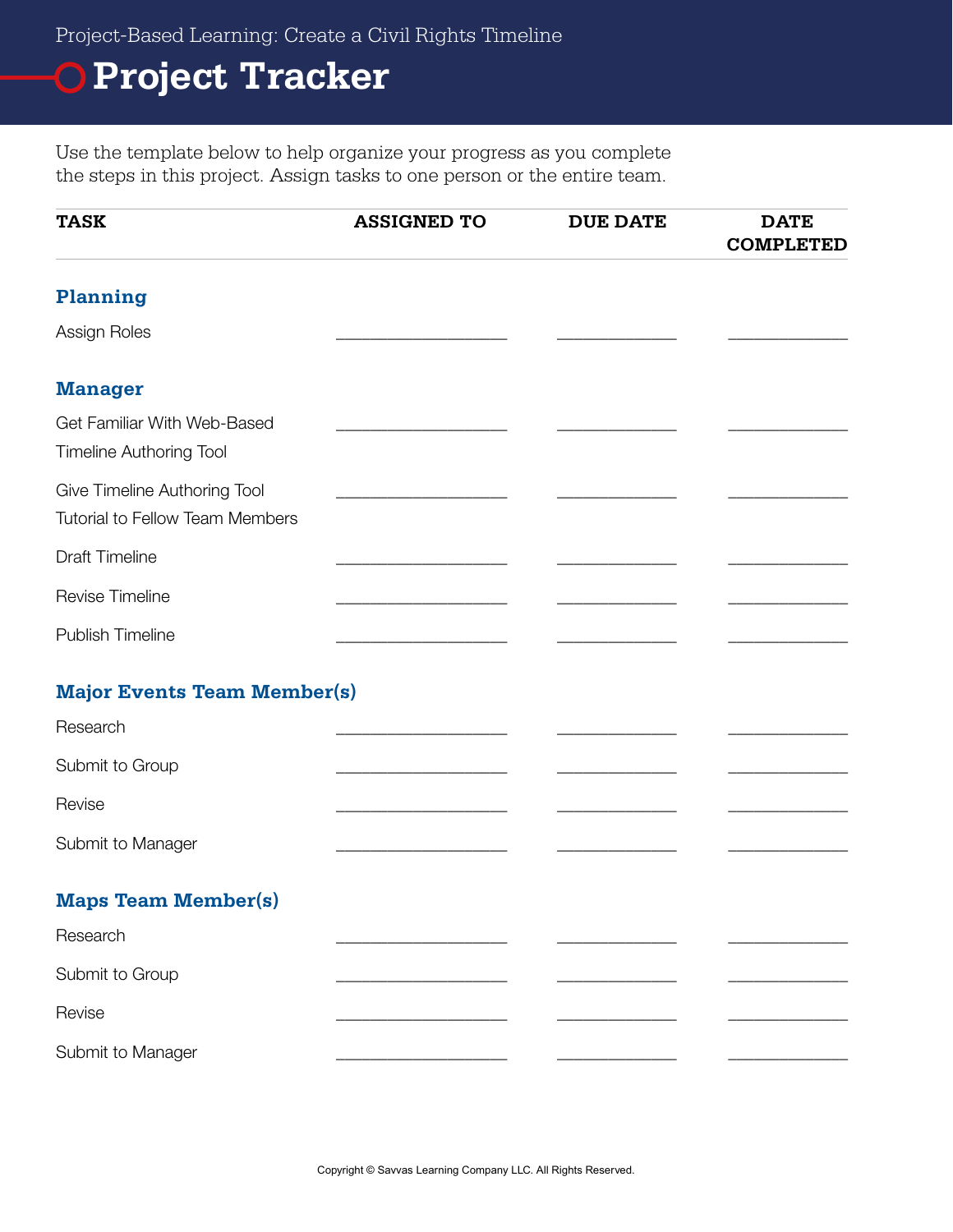$\left( \begin{array}{c} \end{array} \right)$ 

| <b>TASK</b>                                     | <b>ASSIGNED TO</b>                                        | <b>DUE DATE</b> | <b>DATE</b><br><b>COMPLETED</b> |
|-------------------------------------------------|-----------------------------------------------------------|-----------------|---------------------------------|
| <b>Charts or Tables Team Member(s)</b>          |                                                           |                 |                                 |
| Research                                        |                                                           |                 |                                 |
| Submit to Group                                 | <u> 1989 - Johann John Stone, markin sammen fotografi</u> |                 |                                 |
| Revise                                          |                                                           |                 |                                 |
| Submit to Manager                               |                                                           |                 |                                 |
| <b>Graphs Team Member(s)</b>                    |                                                           |                 |                                 |
| Research                                        |                                                           |                 |                                 |
| Submit to Group                                 |                                                           |                 |                                 |
| Revise                                          |                                                           |                 |                                 |
| Submit to Manager                               |                                                           |                 |                                 |
| Photographs, Cartoons, or Videos Team Member(s) |                                                           |                 |                                 |
| Research                                        |                                                           |                 |                                 |
| Submit to Group                                 |                                                           |                 |                                 |
| Revise                                          |                                                           |                 |                                 |
| Submit to Manager                               |                                                           |                 |                                 |
| <b>Primary Sources Team Member(s)</b>           |                                                           |                 |                                 |
| Research                                        |                                                           |                 |                                 |
| Submit to Group                                 |                                                           |                 |                                 |
| Revise                                          |                                                           |                 |                                 |
| Submit to Manager                               |                                                           |                 |                                 |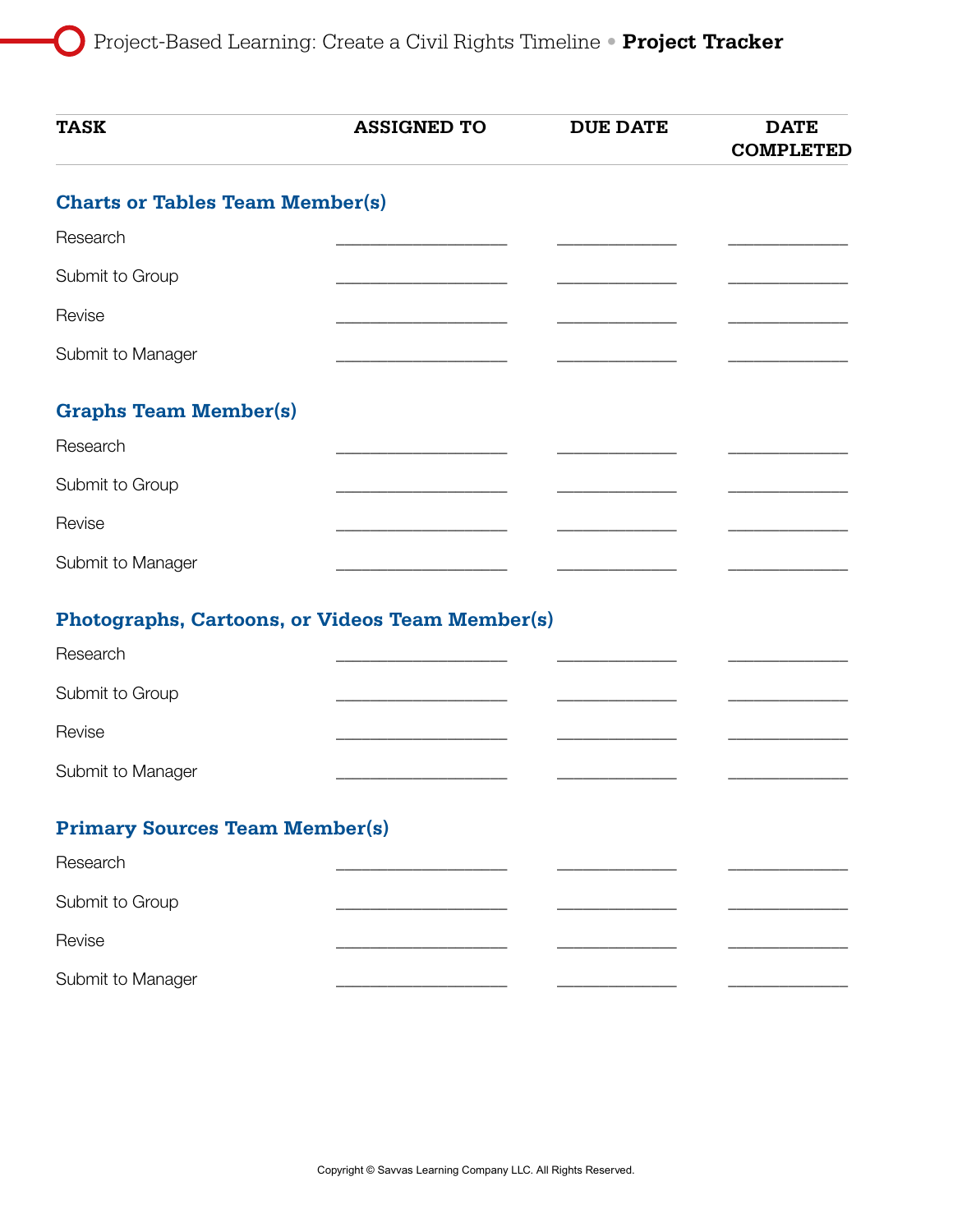#### Roles for Topic Inquiry Project

As a team, determine the team members responsible for each role below. Some team members may have more than one role. Some roles may need more than one person or even the entire team. Check off each task as it is completed. You will need to fulfill these roles for the whole group as well as for your subgroup.

| <b>Role</b>             | <b>Team Member(s) Responsible</b> | <b>Basic Responsibilities</b>                                                                                          |
|-------------------------|-----------------------------------|------------------------------------------------------------------------------------------------------------------------|
| <b>All Team Members</b> |                                   | _ Adhere to Project Contract.                                                                                          |
|                         |                                   | Assist other team members in revisions.                                                                                |
| <b>Project Manager</b>  |                                   | Record project roles and maintain the<br>Project Tracker.                                                              |
|                         |                                   | Learn and use the timeline authoring tool.                                                                             |
|                         |                                   | Oversee creation of final timeline.                                                                                    |
|                         |                                   | Lead team meetings, record tasks as<br>they are completed, report progress and<br>obstacles to teacher.                |
|                         |                                   | Make sure all tasks are finished and the<br>project is ready for presentation.                                         |
| <b>Major Event Team</b> |                                   | Research material.                                                                                                     |
| Member(s)               |                                   | Use the Information Organizer to record<br>information and sources.                                                    |
|                         |                                   | _ Create rough drafts.                                                                                                 |
|                         |                                   | _ Share your research, including your<br>completed Information Organizer, and work<br>with the team to revise content. |
|                         |                                   | Submit finalized timeline entries to Project<br>Manager.                                                               |
| <b>Maps Team</b>        |                                   | Research material.                                                                                                     |
| Member(s)               |                                   | Use the Information Organizer to record<br>information and sources.                                                    |
|                         |                                   | Create rough drafts.                                                                                                   |
|                         |                                   | _ Share your research, including your<br>completed Information Organizer, and work<br>with the team to revise content. |
|                         |                                   | Submit finalized timeline entries to Project<br>Manager.                                                               |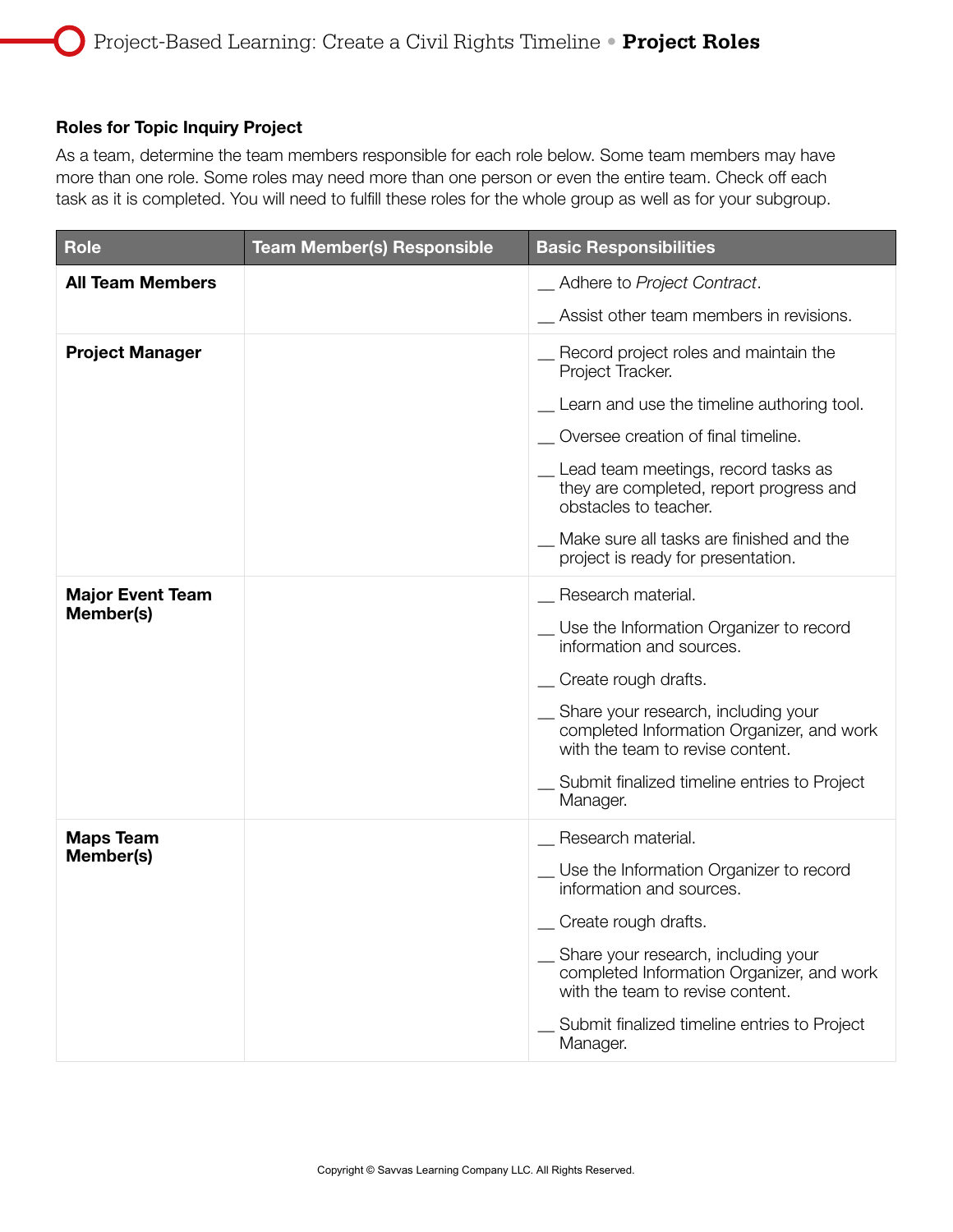$\left( \begin{array}{c} \end{array} \right)$ 

| <b>Role</b>                                         | <b>Team Member(s) Responsible</b> | <b>Basic Responsibilities</b>                                                                                        |
|-----------------------------------------------------|-----------------------------------|----------------------------------------------------------------------------------------------------------------------|
| <b>Charts or Tables</b>                             |                                   | Research material.                                                                                                   |
| <b>Team Member(s)</b>                               |                                   | _ Use the Information Organizer to record<br>information and sources.                                                |
|                                                     |                                   | _ Create rough drafts.                                                                                               |
|                                                     |                                   | Share your research, including your<br>completed Information Organizer, and work<br>with the team to revise content. |
|                                                     |                                   | Submit finalized timeline entries to Project<br>Manager.                                                             |
| <b>Graphs Team</b>                                  |                                   | Research material.                                                                                                   |
| Member(s)                                           |                                   | Use the Information Organizer to record<br>information and sources.                                                  |
|                                                     |                                   | Create rough drafts.                                                                                                 |
|                                                     |                                   | Share your research, including your<br>completed Information Organizer, and work<br>with the team to revise content. |
|                                                     |                                   | Submit finalized timeline entries to Project<br>Manager.                                                             |
| Photographs,                                        |                                   | Research material.                                                                                                   |
| <b>Cartoons, or Videos</b><br><b>Team Member(s)</b> |                                   | Use the Information Organizer to record<br>information and sources.                                                  |
|                                                     |                                   | Create rough drafts.                                                                                                 |
|                                                     |                                   | Share your research, including your<br>completed Information Organizer, and work<br>with the team to revise content. |
|                                                     |                                   | Submit finalized timeline entries to Project<br>Manager.                                                             |
| <b>Primary Sources</b>                              |                                   | Research material.                                                                                                   |
| <b>Team Member(s)</b>                               |                                   | Use the Information Organizer to record<br>information and sources.                                                  |
|                                                     |                                   | _ Create rough drafts.                                                                                               |
|                                                     |                                   | Share your research, including your<br>completed Information Organizer, and work<br>with the team to revise content. |
|                                                     |                                   | Submit finalized timeline entries to Project<br>Manager.                                                             |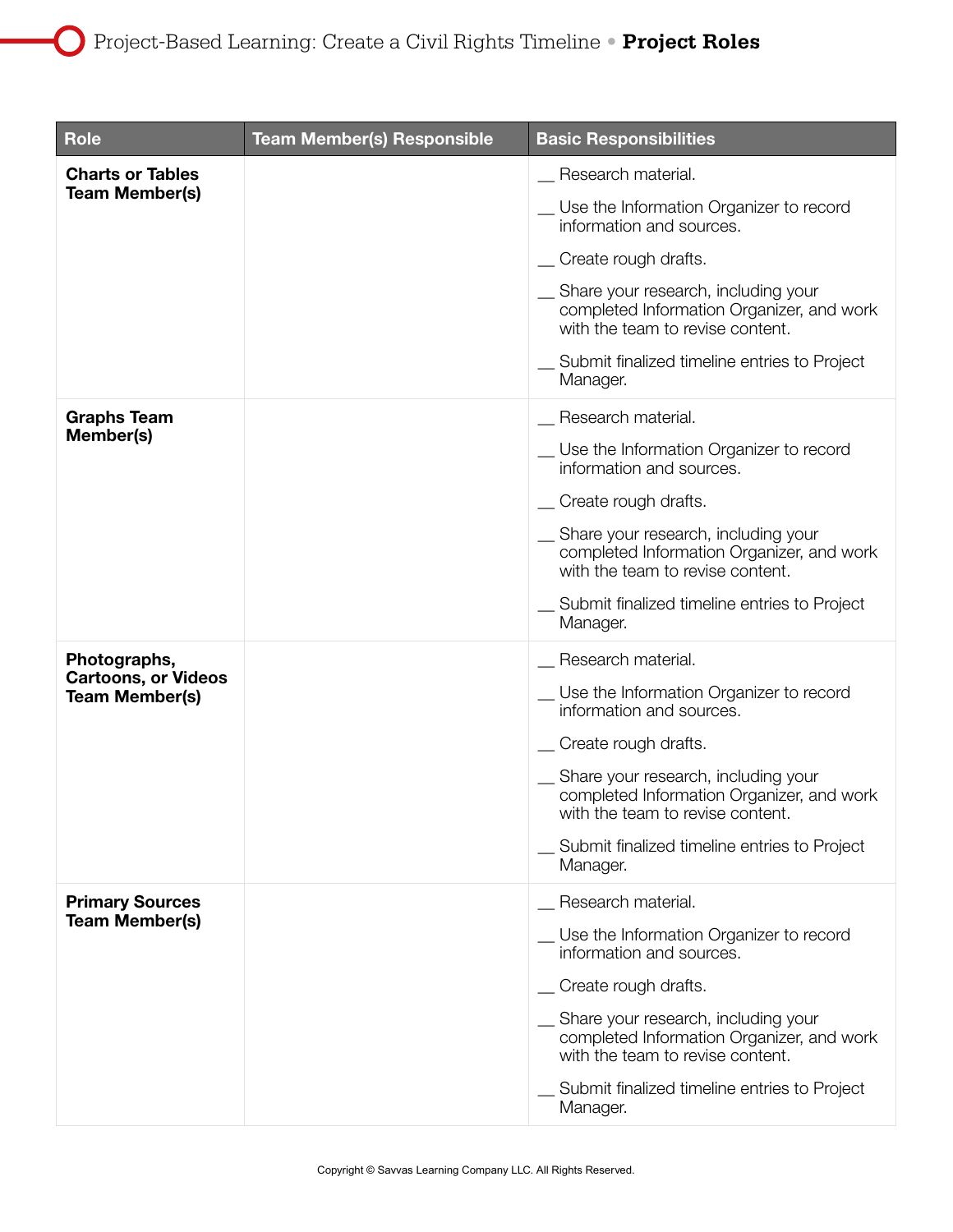| <b>Role</b>                                                         | <b>Team Member(s) Responsible</b> | <b>Basic Responsibilities</b>                                              |
|---------------------------------------------------------------------|-----------------------------------|----------------------------------------------------------------------------|
| <b>Practice Run Leader</b><br><b>Team Member(s)</b>                 |                                   | _ Gather team members for first practice run<br>presentation of timeline.  |
|                                                                     |                                   | _ Record team members' suggestions for<br>revising the presentation.       |
|                                                                     |                                   | _ Make revisions to the presentation and<br>share with team.               |
|                                                                     |                                   | _ Gather team members for second practice<br>run presentation of timeline. |
| Are there any other<br>roles for your<br>project? Add them<br>here. |                                   |                                                                            |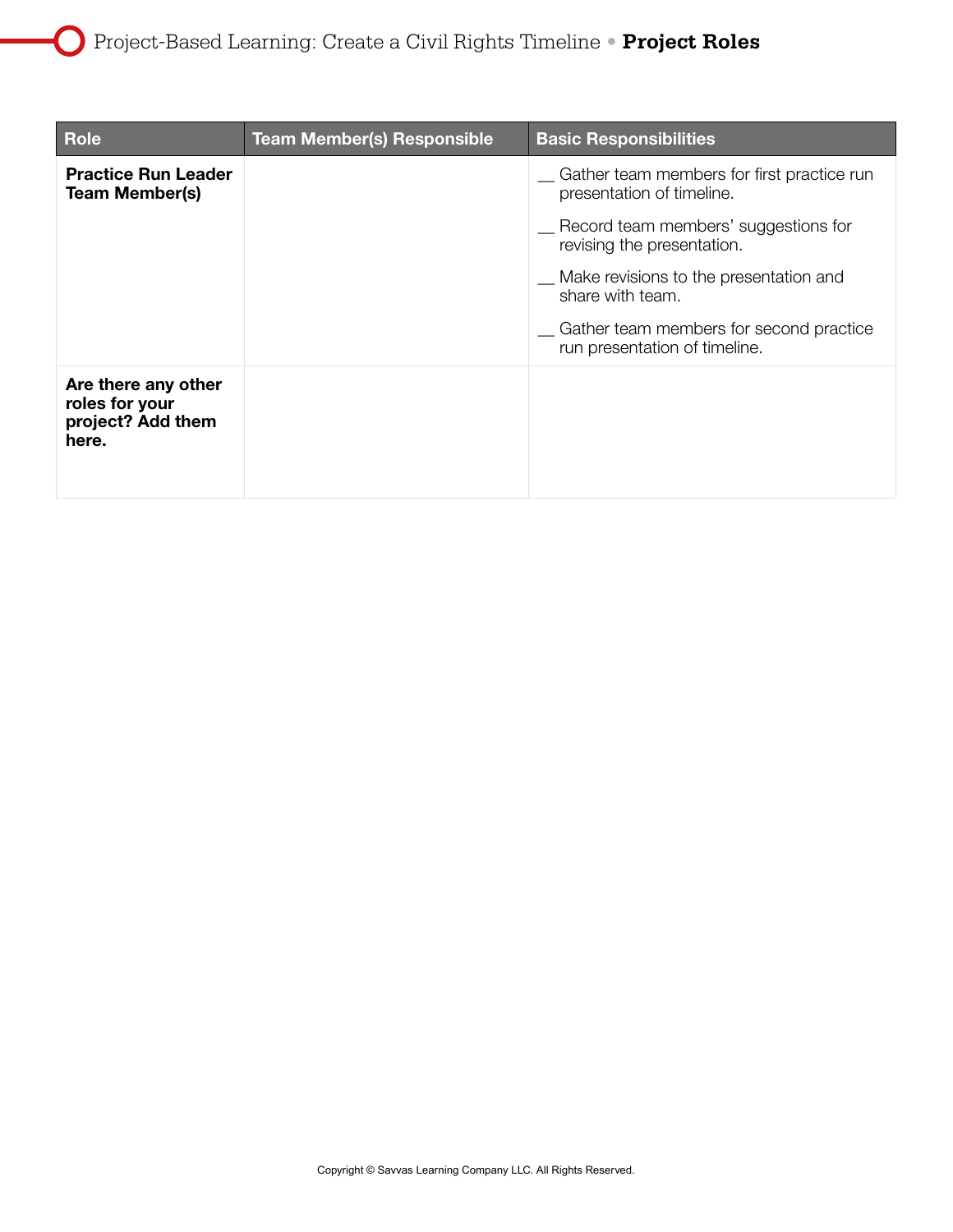### **Information Organizer**

#### **Gather and Organize Your Research**

As you research civil rights reform in the 1960s, enter facts, quotes, and other information in the chart below. The chart begins with questions from the *Student Instructions*. Make sure to fill in the remaining cells with topics identified by your group on the *Need-to-Know Questions* document.

|      | Timeline Entry: Major Events Before or During the 1960s (National, State, or Local)      |       |        |  |  |
|------|------------------------------------------------------------------------------------------|-------|--------|--|--|
| Date | Event                                                                                    | About | Source |  |  |
|      |                                                                                          |       |        |  |  |
|      |                                                                                          |       |        |  |  |
|      |                                                                                          |       |        |  |  |
|      |                                                                                          |       |        |  |  |
|      |                                                                                          |       |        |  |  |
|      |                                                                                          |       |        |  |  |
|      |                                                                                          |       |        |  |  |
|      |                                                                                          |       |        |  |  |
|      |                                                                                          |       |        |  |  |
|      |                                                                                          |       |        |  |  |
|      |                                                                                          |       |        |  |  |
|      |                                                                                          |       |        |  |  |
|      |                                                                                          |       |        |  |  |
|      |                                                                                          |       |        |  |  |
|      |                                                                                          |       |        |  |  |
|      | Timeline Entry: Major Events or Developments After the 1960s (National, State, or Local) |       |        |  |  |
| Date | Event                                                                                    | About | Source |  |  |
|      |                                                                                          |       |        |  |  |
|      |                                                                                          |       |        |  |  |
|      |                                                                                          |       |        |  |  |
|      |                                                                                          |       |        |  |  |
|      |                                                                                          |       |        |  |  |
|      |                                                                                          |       |        |  |  |
|      |                                                                                          |       |        |  |  |
|      |                                                                                          |       |        |  |  |
|      |                                                                                          |       |        |  |  |
|      |                                                                                          |       |        |  |  |
|      |                                                                                          |       |        |  |  |
|      |                                                                                          |       |        |  |  |
|      |                                                                                          |       |        |  |  |
|      |                                                                                          |       |        |  |  |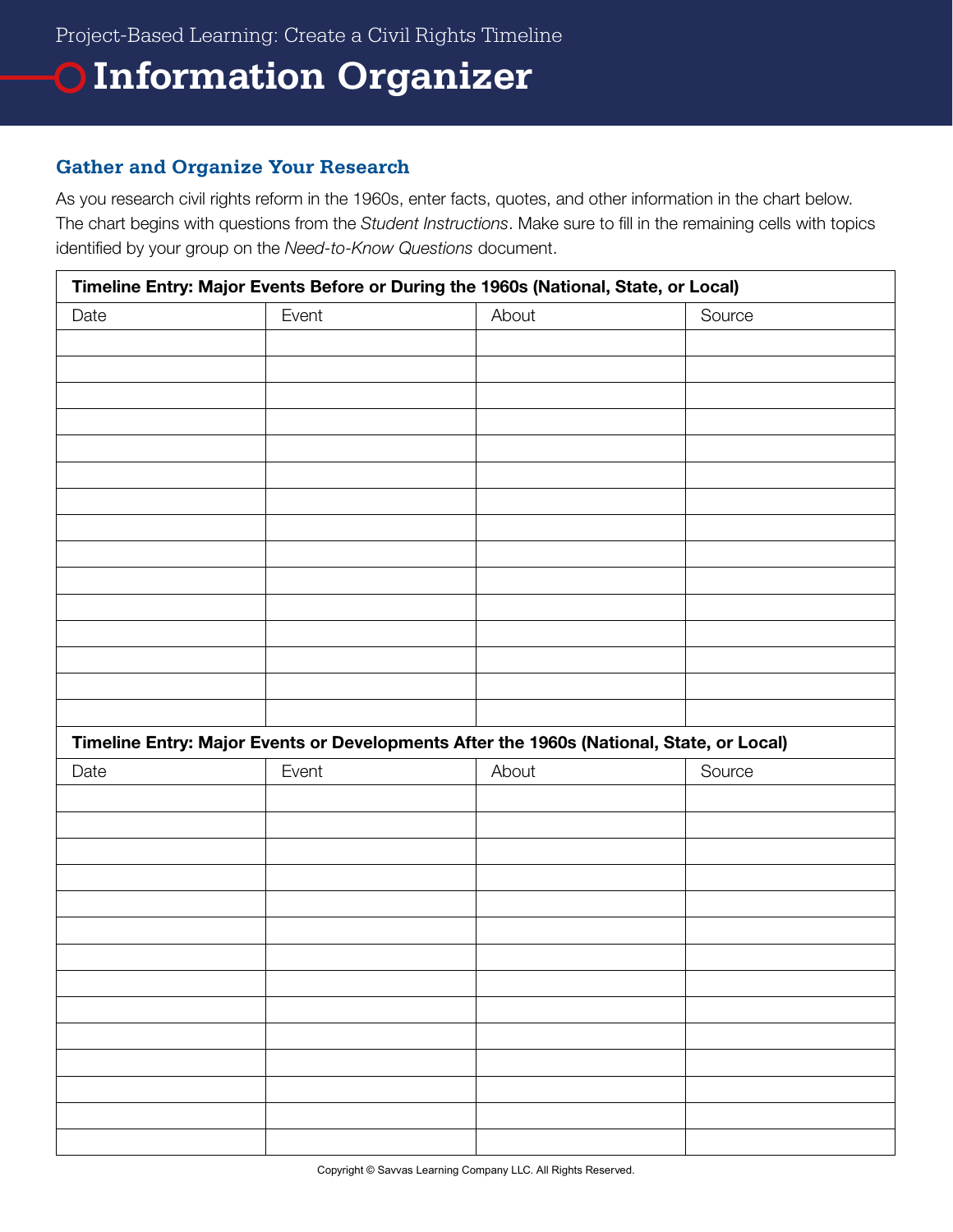$\left( \begin{array}{c} \cdot \end{array} \right)$ 

| Timeline Entry: Map (National, State, or Local) |                                                 |       |        |  |  |
|-------------------------------------------------|-------------------------------------------------|-------|--------|--|--|
| Concept                                         | Title                                           | About | Source |  |  |
|                                                 |                                                 |       |        |  |  |
|                                                 |                                                 |       |        |  |  |
|                                                 |                                                 |       |        |  |  |
|                                                 | Timeline Entry: Map (National, State, or Local) |       |        |  |  |
| Concept                                         | Title                                           | About | Source |  |  |
|                                                 |                                                 |       |        |  |  |
|                                                 |                                                 |       |        |  |  |
|                                                 |                                                 |       |        |  |  |
|                                                 |                                                 |       |        |  |  |

| Timeline Entry: Chart or Table (National, State, or Local) |                                                            |       |        |  |
|------------------------------------------------------------|------------------------------------------------------------|-------|--------|--|
| Concept                                                    | Title                                                      | About | Source |  |
|                                                            |                                                            |       |        |  |
|                                                            |                                                            |       |        |  |
|                                                            |                                                            |       |        |  |
|                                                            | Timeline Entry: Chart or Table (National, State, or Local) |       |        |  |
| Concept                                                    | Title                                                      | About | Source |  |
|                                                            |                                                            |       |        |  |
|                                                            |                                                            |       |        |  |
|                                                            |                                                            |       |        |  |
|                                                            |                                                            |       |        |  |

| Timeline Entry: Graph (National, State, or Local) |       |       |        |  |
|---------------------------------------------------|-------|-------|--------|--|
| Concept                                           | Title | About | Source |  |
|                                                   |       |       |        |  |
|                                                   |       |       |        |  |
|                                                   |       |       |        |  |
| Timeline Entry: Graph (National, State, or Local) |       |       |        |  |
| Concept                                           | Title | About | Source |  |
|                                                   |       |       |        |  |
|                                                   |       |       |        |  |
|                                                   |       |       |        |  |
|                                                   |       |       |        |  |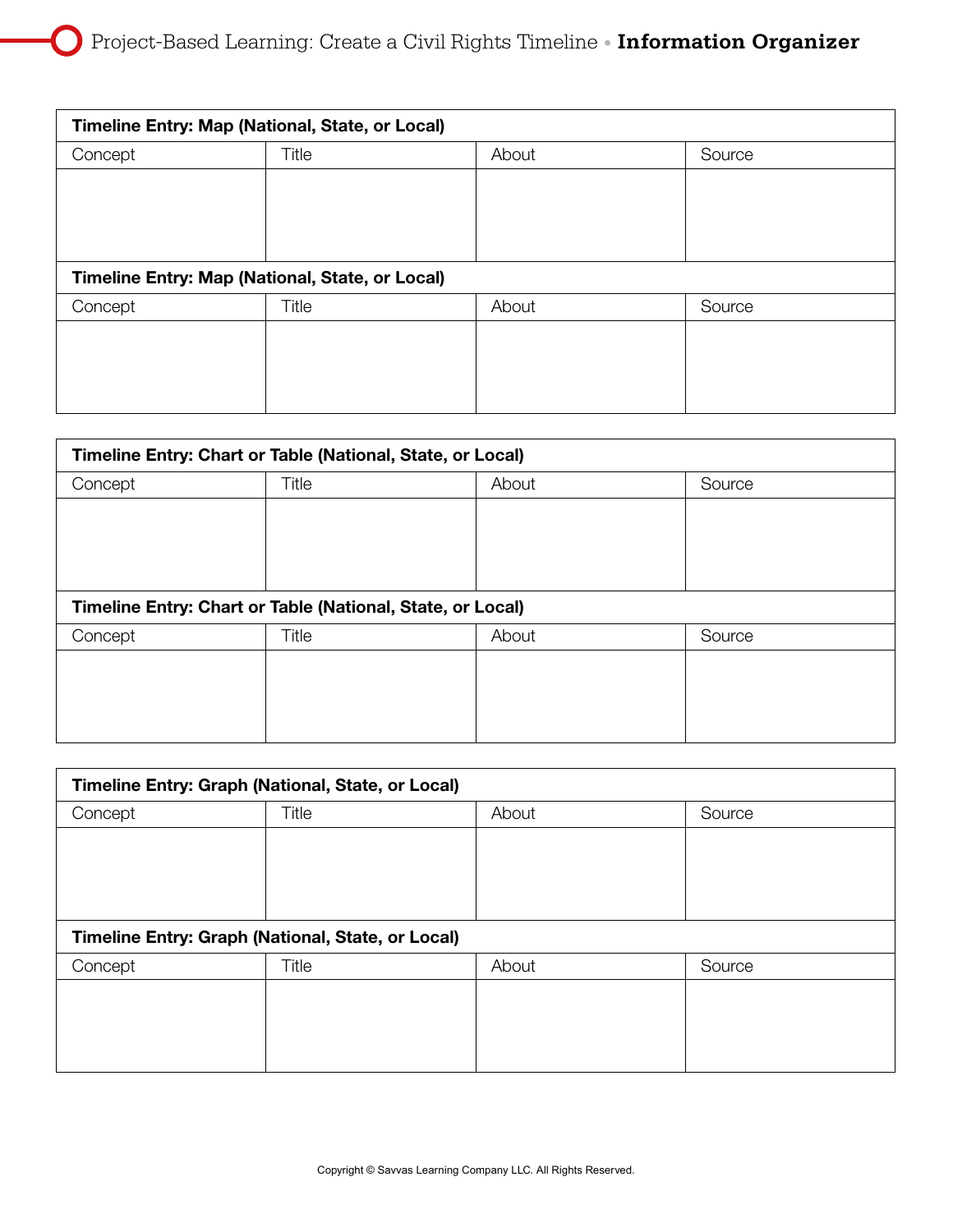| Timeline Entry: Photographs, Cartoons, or Video Clips (National, State, or Local) |       |       |        |  |
|-----------------------------------------------------------------------------------|-------|-------|--------|--|
| Concept                                                                           | Title | About | Source |  |
|                                                                                   |       |       |        |  |
|                                                                                   |       |       |        |  |
|                                                                                   |       |       |        |  |
| Timeline Entry: Photographs, Cartoons, or Video Clips (National, State, or Local) |       |       |        |  |
|                                                                                   |       |       |        |  |
| Concept                                                                           | Title | About | Source |  |
|                                                                                   |       |       |        |  |
|                                                                                   |       |       |        |  |
|                                                                                   |       |       |        |  |

| <b>Timeline Entry: Primary Source Quotes</b>           |       |       |        |  |
|--------------------------------------------------------|-------|-------|--------|--|
| Concept                                                | Title | About | Source |  |
|                                                        |       |       |        |  |
|                                                        |       |       |        |  |
|                                                        |       |       |        |  |
| Supporting Photo,                                      |       |       |        |  |
| Cartoon, or Video Clip                                 |       |       |        |  |
|                                                        |       |       |        |  |
| <b>Timeline Entry: Primary Source (State or Local)</b> |       |       |        |  |
| Concept                                                | Title | About | Source |  |
|                                                        |       |       |        |  |
|                                                        |       |       |        |  |
|                                                        |       |       |        |  |
| Supporting Photo,                                      |       |       |        |  |
| Cartoon, or Video Clip                                 |       |       |        |  |
|                                                        |       |       |        |  |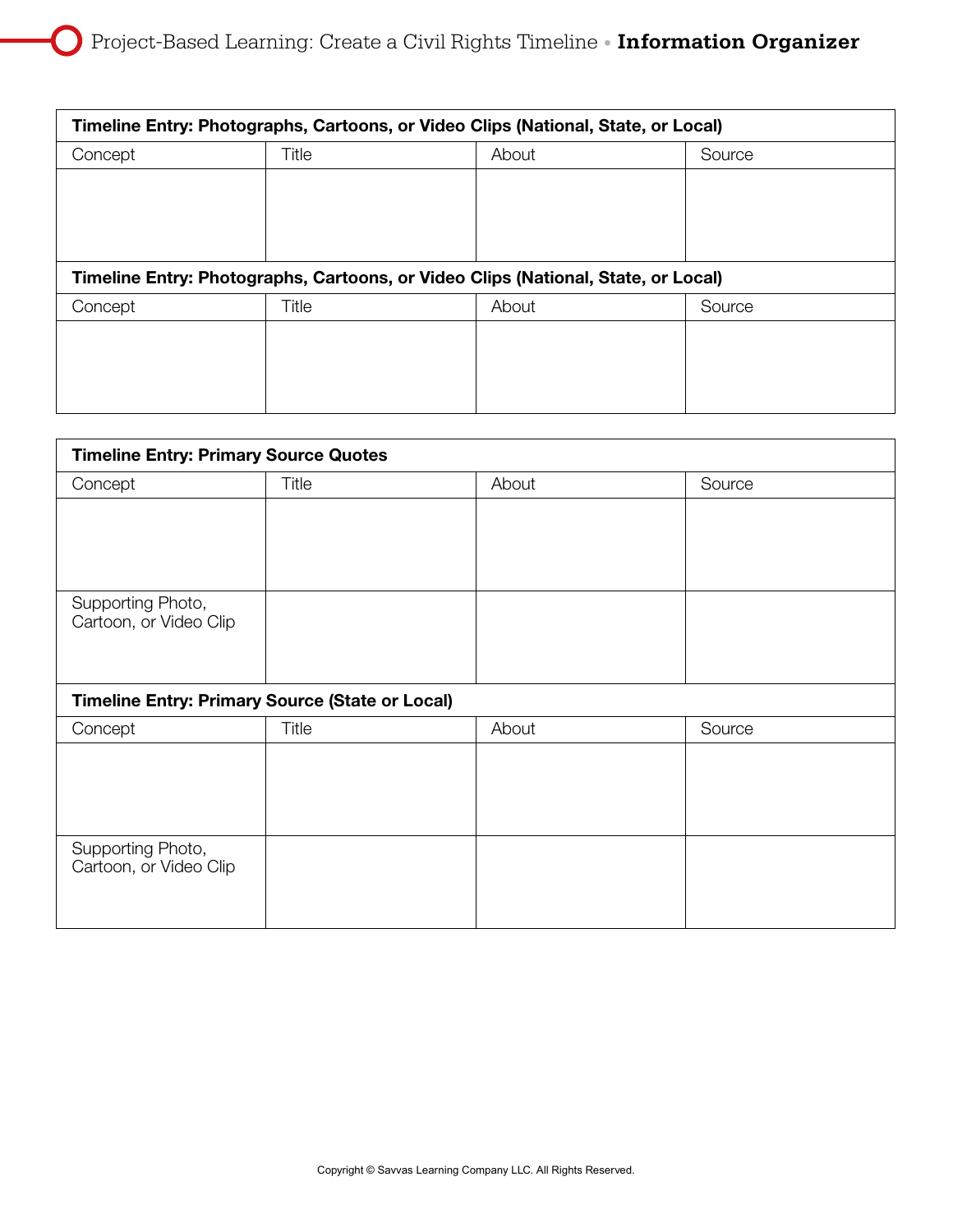Use the rubric and rating system below to assess your team as a whole and your personal performance. In your team rating, consider how most of your teammates fulfilled the criteria and average out each individual's performance in your rating. For instance, if two of four team members rated a four under Participation, and the other two rated a two, then the average would be three. This evaluation will be confidential so you should feel free to be as candid and honest as possible.

|                                  | $\overline{\mathbf{4}}$                                                                                                                                                                                    | 3                                                                                                                                                                          | $\overline{2}$                                                                                                                                                                                                             |                                                                                                                                                                             | You | <b>The</b><br>Team |
|----------------------------------|------------------------------------------------------------------------------------------------------------------------------------------------------------------------------------------------------------|----------------------------------------------------------------------------------------------------------------------------------------------------------------------------|----------------------------------------------------------------------------------------------------------------------------------------------------------------------------------------------------------------------------|-----------------------------------------------------------------------------------------------------------------------------------------------------------------------------|-----|--------------------|
| <b>Participation</b>             | Participated fully.                                                                                                                                                                                        | Participated<br>most of the time.                                                                                                                                          | Participated<br>some of the time<br>and frequently<br>distracted.                                                                                                                                                          | Participated<br>rarely or not<br>at all.                                                                                                                                    |     |                    |
| Listening                        | Listened to<br>others and<br>spoke when<br>appropriate.                                                                                                                                                    | Listened to<br>others, but<br>sometimes<br>talked over other<br>speakers.                                                                                                  | Willing to listen<br>to others but<br>talked over other<br>speakers most of<br>the time.                                                                                                                                   | Did not listen<br>to others and<br>talked over other<br>speakers all of<br>the time.                                                                                        |     |                    |
| Cooperation                      | Cooperated and<br>did not argue.                                                                                                                                                                           | Cooperated<br>but sometimes<br>argued.                                                                                                                                     | Cooperated<br>sometimes but<br>always argued.                                                                                                                                                                              | Did not<br>cooperate<br>effectively.                                                                                                                                        |     |                    |
| <b>Time</b><br><b>Management</b> | Completed all<br>team-assigned<br>tasks on time.                                                                                                                                                           | Completed most<br>team-assigned<br>tasks on time.                                                                                                                          | Completed few<br>of the team-<br>assigned tasks<br>on time and<br>required the help<br>of others to meet<br>deadlines.                                                                                                     | Completed none<br>of the tasks on<br>time and other<br>team members<br>ended up doing<br>the work.                                                                          |     |                    |
| <b>Teamwork</b>                  | Always treated<br>others respectfully<br>and shared the<br>workload fairly.<br>Maintained team<br>goals and helped<br>others stay on<br>task. Respected<br>others' opinions<br>and supported<br>decisions. | Often treated<br>others<br>respectfully<br>and shared the<br>workload fairly.<br>Maintained team<br>goals. Usually<br>respected<br>opinions and<br>supported<br>decisions. | Sometimes<br>treated others<br>disrespectfully<br>and did not share<br>the workload<br>fairly. Sometimes<br>veered off from<br>the team goals.<br>Usually sided with<br>those who has a<br>similar opinion or<br>decision. | Treated others<br>disrespectfully<br>and did not share<br>the workload.<br>Did not stick<br>to the team<br>goals. Did not<br>respect opinions<br>or decisions of<br>others. |     |                    |
| <b>Contribution</b>              | Collected<br>and shared<br>information<br>that related<br>to the topic.<br>Offered detailed,<br>constructive<br>feedback when<br>appropriate.                                                              | Collected and<br>shared some<br>information<br>related to the<br>topic. Offered<br>constructive<br>feedback when<br>appropriate.                                           | Collected<br>information<br>but often the<br>information<br>was off-topic.<br>Offered feedback<br>but which was<br>sometimes<br>inappropriate or<br>not useful.                                                            | Collected little<br>data and most<br>did not relate<br>to the topic.<br>Provided only<br>fault-finding<br>criticism with no<br>suggestions.                                 |     |                    |